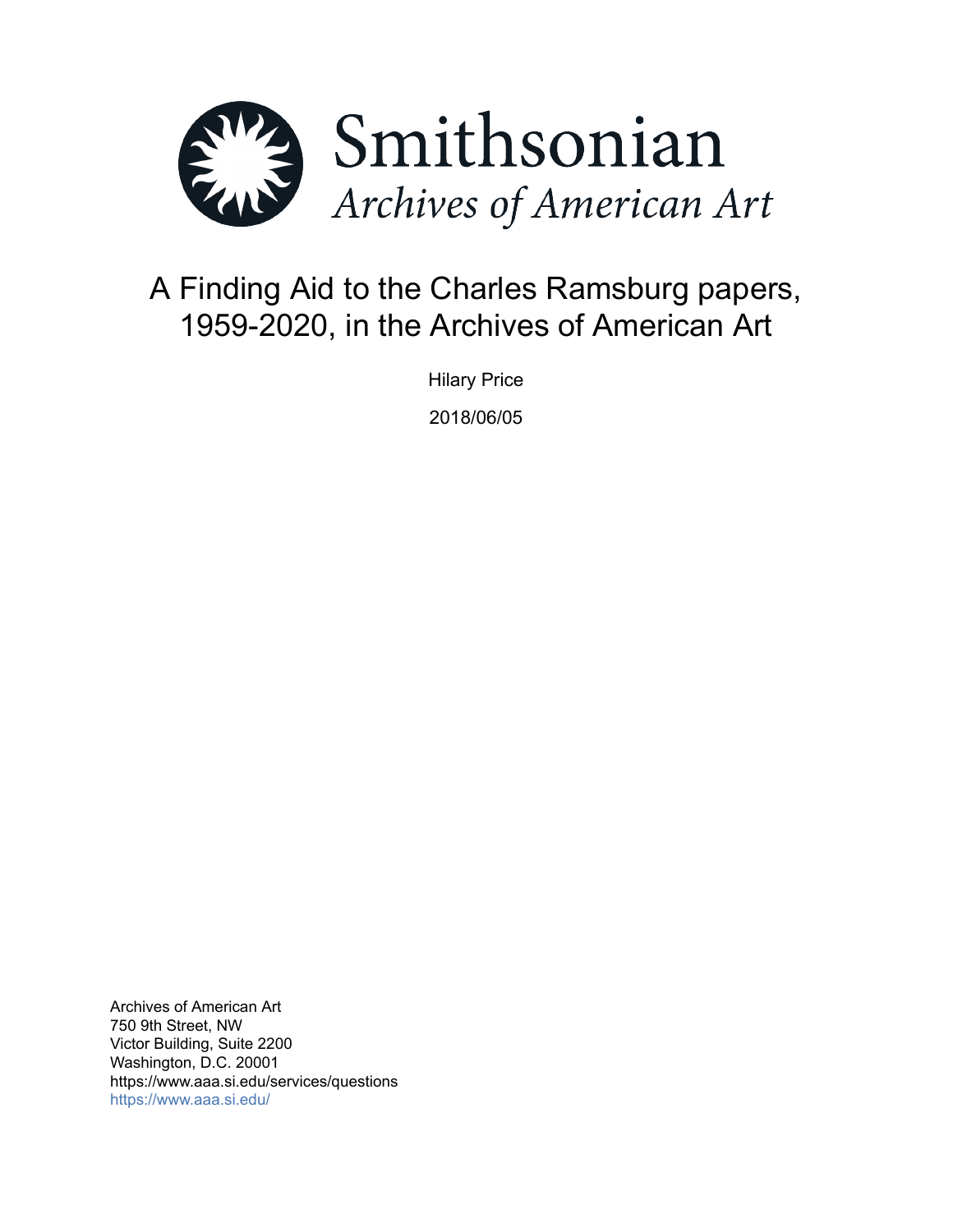# **Table of Contents**

<span id="page-1-0"></span>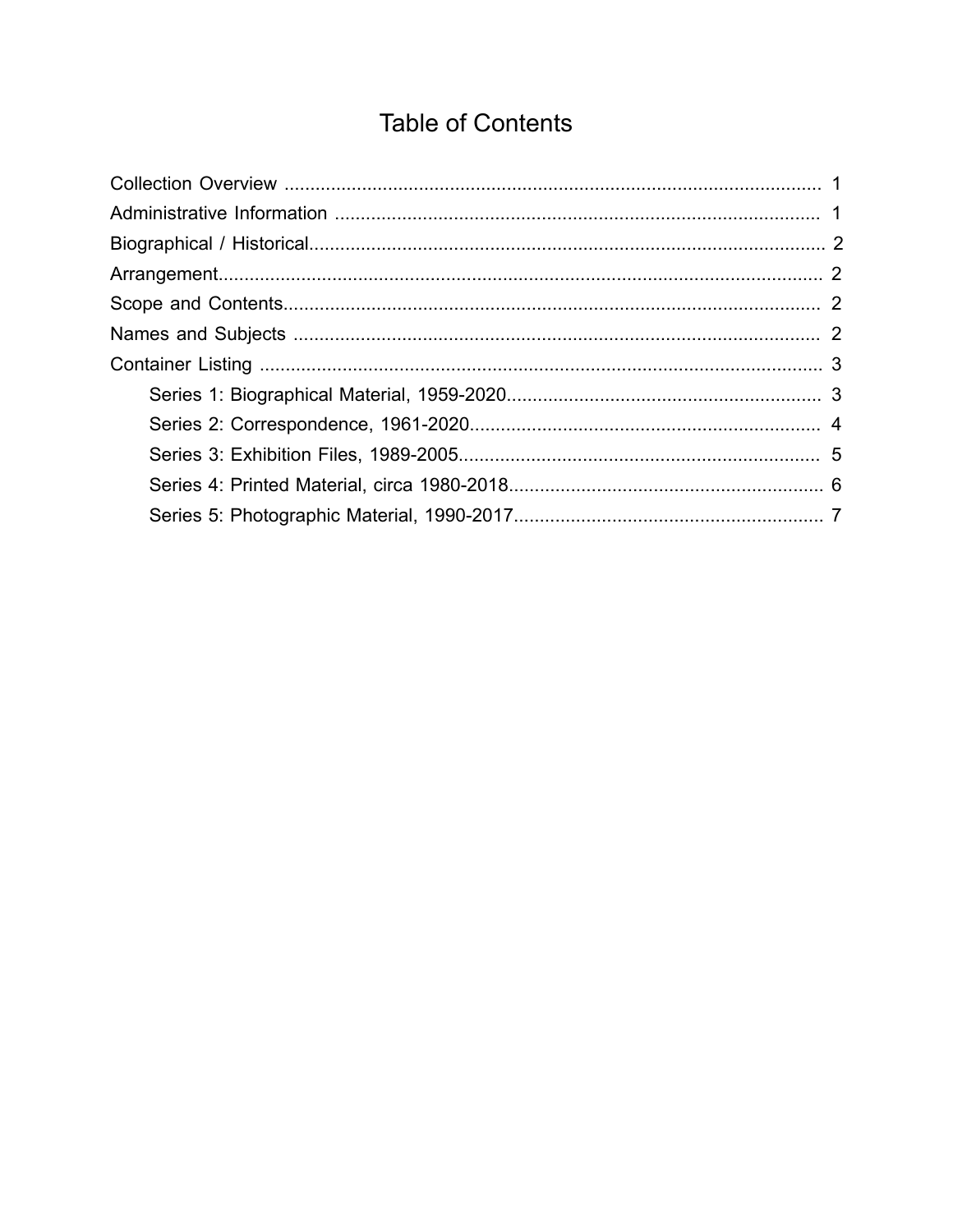### <span id="page-2-0"></span>**Collection Overview**

| <b>Repository:</b> | Archives of American Art                                                                                                                                                                                                                                                                                                                                                                                    |
|--------------------|-------------------------------------------------------------------------------------------------------------------------------------------------------------------------------------------------------------------------------------------------------------------------------------------------------------------------------------------------------------------------------------------------------------|
| Title:             | Charles Ramsburg papers                                                                                                                                                                                                                                                                                                                                                                                     |
| Date:              | 1959-2020                                                                                                                                                                                                                                                                                                                                                                                                   |
| Identifier:        | AAA.ramschar                                                                                                                                                                                                                                                                                                                                                                                                |
| Creator:           | Ramsburg, Charles                                                                                                                                                                                                                                                                                                                                                                                           |
| Extent:            | 0.8 Linear feet<br>6.04 Gigabytes                                                                                                                                                                                                                                                                                                                                                                           |
| Language:          | English.                                                                                                                                                                                                                                                                                                                                                                                                    |
| Summary:           | The papers of artist Charles Ramsburg (1942-) measure 0.8 linear<br>feet and 6.04 GB, and date from 1959-2020. The collection documents<br>Ramsburg's career and art practice through biographical material,<br>correspondence, exhibition files, printed material, and photographic<br>material. Some email correspondence, three video recordings and the<br>bulk of the photographs are in digital form. |

## <span id="page-2-1"></span>**Administrative Information**

#### Acquisition Information

Donated to the Archives of American Art by Charles Ramsburg in 2017, 2019 and 2020.

#### Processing Information

The collection was processed and a finding aid prepared by Hilary Price in 2018. 2019 additions were processed in 2020 by Ryan Evans. 2020 born-digital additions were processed by Kirsi Ritosalmi-Kisner in 2021 with funding provided by Smithsonian Collection Care and Preservation Fund.

#### Preferred Citation

Charles Ramsburg papers, 1959-2020. Archives of American Art, Smithsonian Institution.

#### **Restrictions**

This collection is open for research. Access to original papers requires an appointment and is limited to the Archives' Washington, D.C. Research Center.

Researchers interested in accessing born-digital records in this collection must use access copies. Contact References Services for more information.

#### Terms of Use

The Archives of American Art makes its archival collections available for non-commercial, educational and personal use unless restricted by copyright and/or donor restrictions, including but not limited to access and publication restrictions. AAA makes no representations concerning such rights and restrictions and it is the user's responsibility to determine whether rights or restrictions exist and to obtain any necessary permission to access, use, reproduce and publish the collections. Please refer to the [Smithsonian's](https://www.si.edu/termsofuse) Terms of Use for additional information.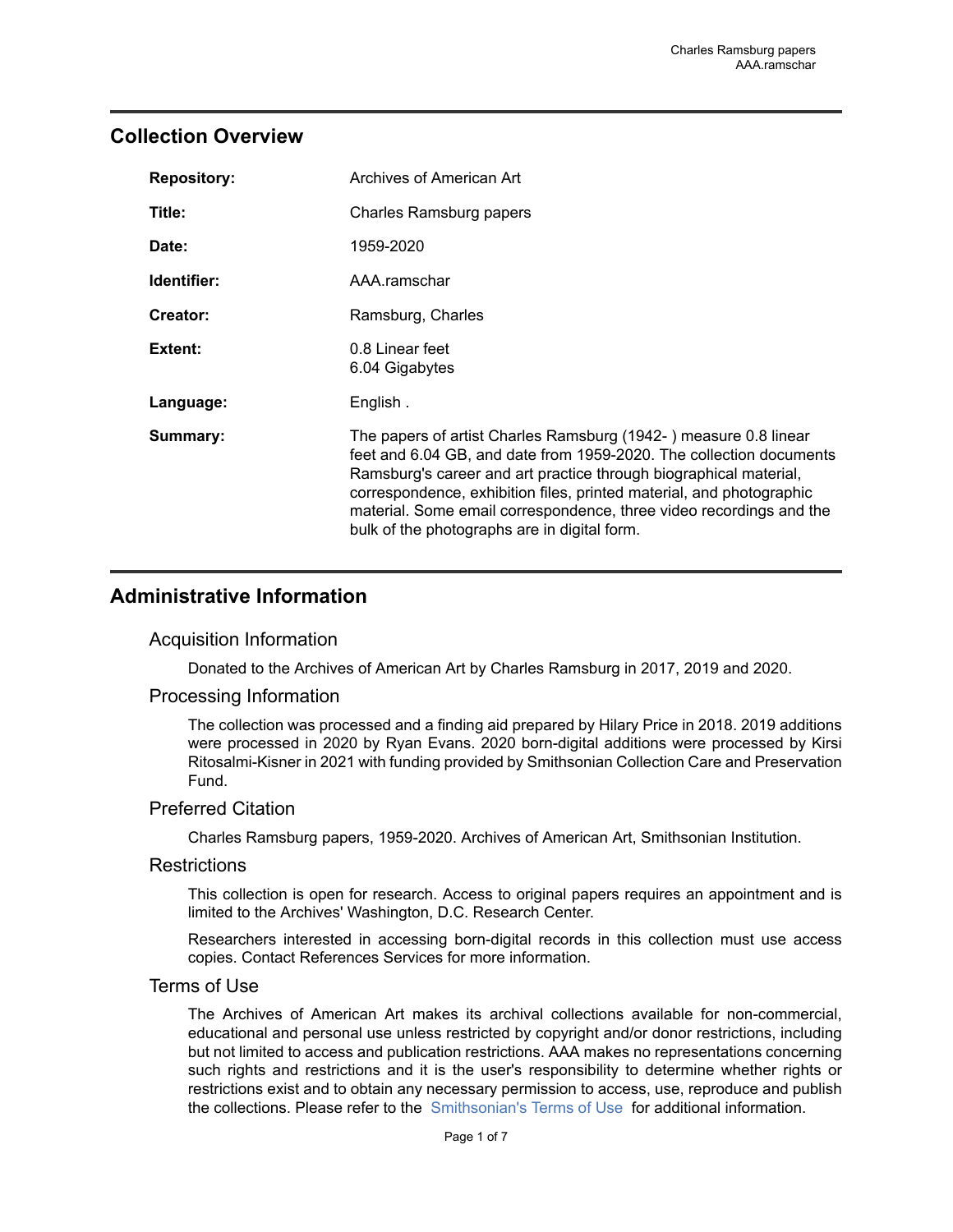## <span id="page-3-0"></span>**Biographical / Historical**

Charles Ramsburg (1942- ) is an artist in New York City who creates sculptures and drawings related to the minutiae of nature. Originally from Pittsburgh, Pennsylvania, Ramsburg studied at the San Francisco Art Institute, University of Arizona, and University of California at Santa Barbara. He moved to New Mexico in 1970, and after several decades returned to the east coast. Ramsburg's work has been featured in exhibitions internationally, and he has been represented by Carter Burden Gallery in New York and Horwitch LewAllen Gallery in New Mexico.

# <span id="page-3-2"></span>**Scope and Contents**

The papers of artist Charles Ramsburg (1942- ) measure 0.8 linear feet and 6.04 GB, and date from 1959-2020. The collection documents Ramsburg's career and art practice through biographical material, correspondence, exhibition files, printed material, and photographic material. Some email correspondence, three video recordings and the bulk of the photographs are in digital form.

# <span id="page-3-1"></span>**Arrangement**

The collection is arranged as five series.

- Series 1: Biographical Material, 1959-circa 1993 (Box 1, 1 folder; ER06, ER09, 0.162 GB)
- Series 2: Correspondence, 1961-2019 (Box 1, 2 folders; ER07-ER08, 0.054 GB)
- Series 3: Exhibition Files, 1989-2005 (Box 1, 0.3 linear feet; ER01, 3.86 GB)
- Series 4: Printed Material, circa 1980-2018 (Box 2; 0.2 linear feet)
- Series 5: Photographic Material, 1990-2017 (Box 2, 0.2 linear feet; ER02-ER05, 1.94 GB)

## <span id="page-3-3"></span>Names and Subject Terms

This collection is indexed in the online catalog of the Smithsonian Institution under the following terms:

Types of Materials:

Video recordings

Occupations:

Artists -- New York (State) -- New York Sculptors -- New York (State) -- New York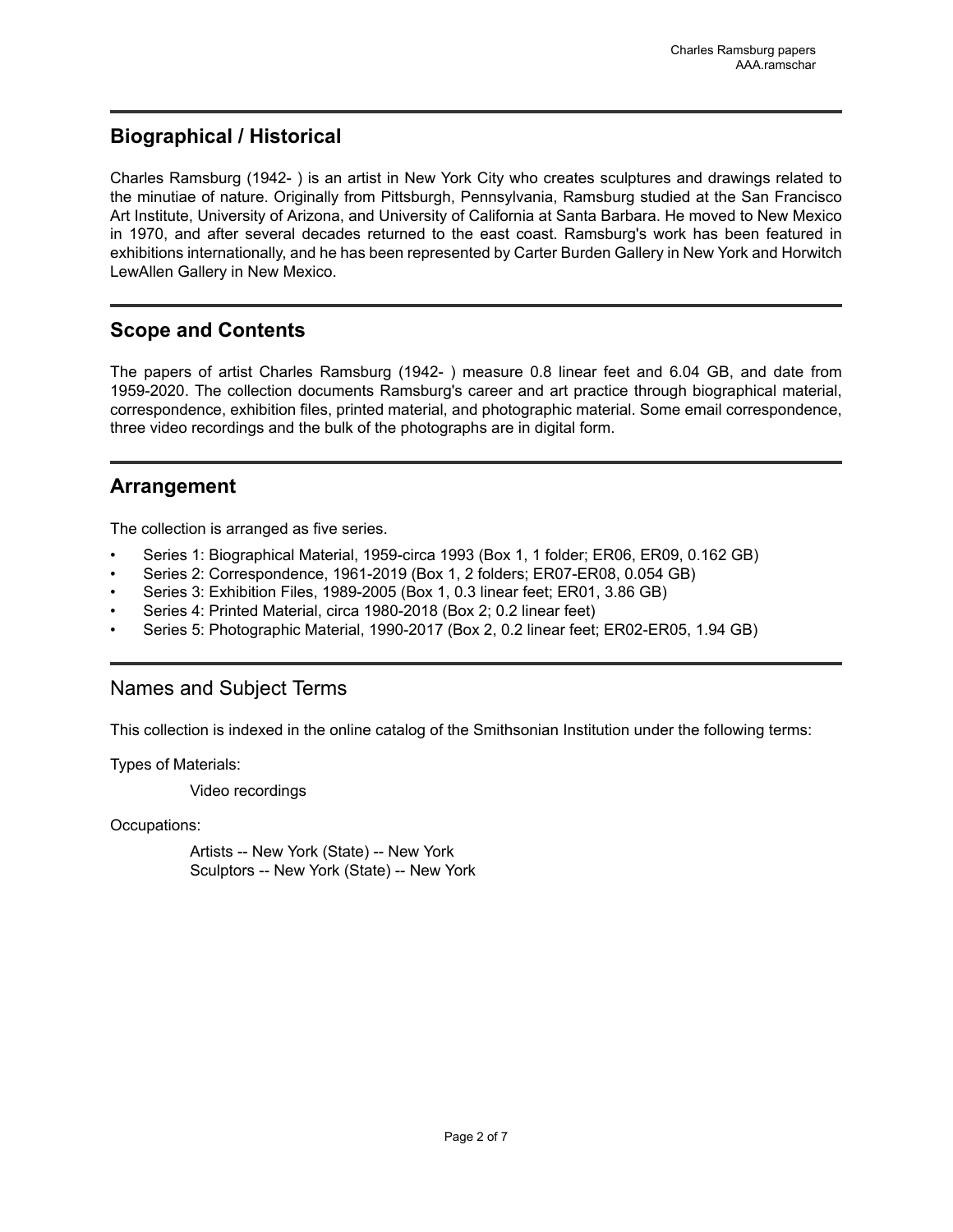# <span id="page-4-0"></span>**Container Listing**

# <span id="page-4-1"></span>Series 1: Biographical Material, 1959-2020

|  | 1 Folder (Box 1) |  |  |
|--|------------------|--|--|
|--|------------------|--|--|

*0.162 Gigabytes (ER06, ER09)*

| Scope and | Biographical material includes a "talent test" completed by Ramsburg, an artist's statement,  |
|-----------|-----------------------------------------------------------------------------------------------|
| Contents: | and photocopy of a cartoon. Also included is a promotional digital video recording for Carter |
|           | Burden Network featuring Ramsburg at the Carter Burden Gallery and a profile video, part      |
|           | of an artist portrait series for Carter Burden Gallery by Anahita Amirshahi.                  |

| Box 1, Folder 1 | Biographical Material, 1959-circa 1993                                                                                                       |
|-----------------|----------------------------------------------------------------------------------------------------------------------------------------------|
| Folder ER06     | Carter Burden Network (Carter Burden Gallery) 2017 Promotional Video,<br>Digital Video Recording, 2017<br>0.05 Gigabytes (One computer file) |
| Folder ER09     | A Portrait of Charles Ramsburg, film by Anahita Amirshahi (2020), Digital<br>Video Recording, 2020<br>0.112 Gigabytes (One computer file)    |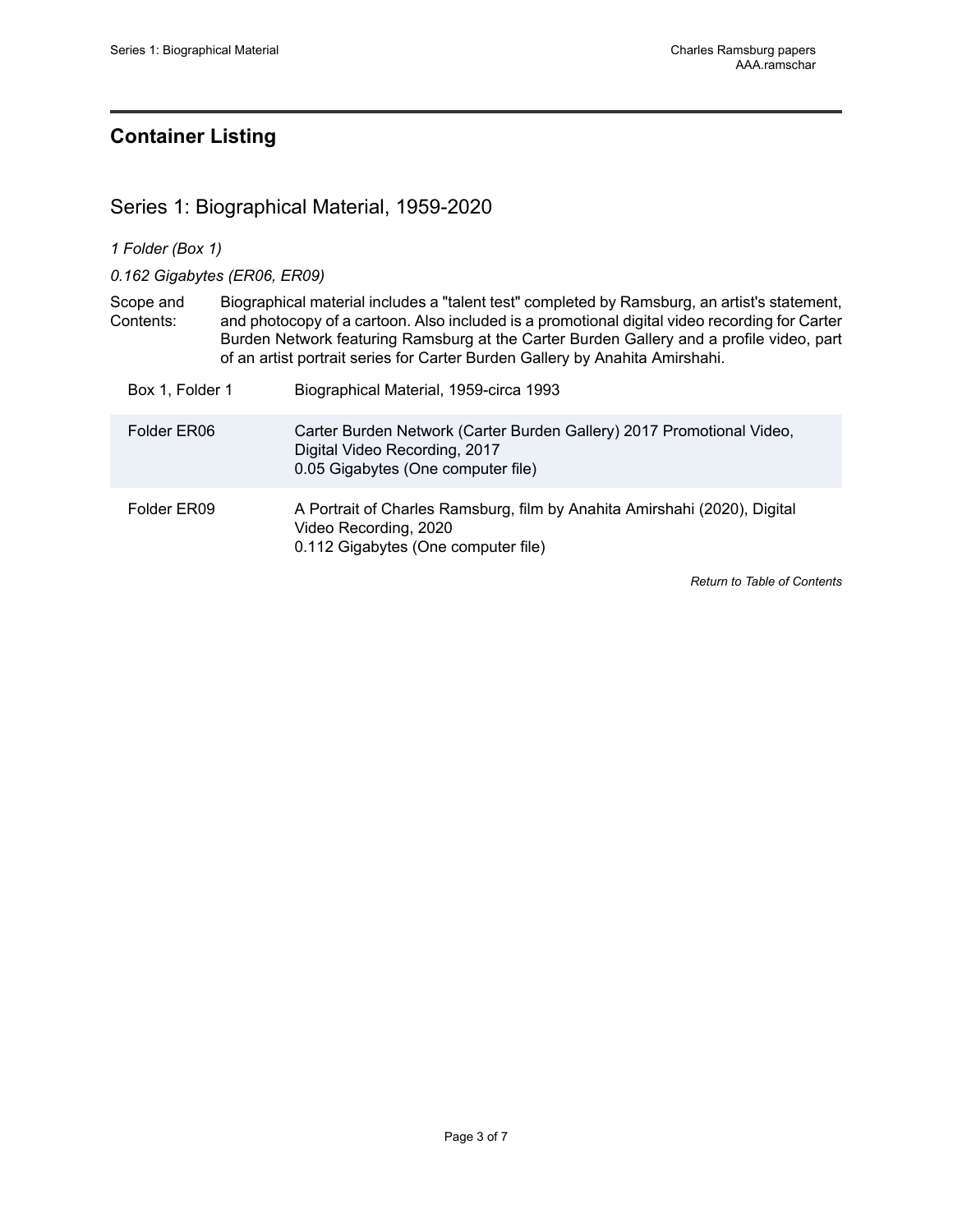# <span id="page-5-0"></span>Series 2: Correspondence, 1961-2020

### *2 Folders (Box 1)*

#### *0.054 Gigabytes (ER07-ER08)*

Scope and Contents: Correspondence includes letters and printed emails to and from friends, art dealers, and collectors. Also includes some email correspondence in digital form.

| Box 1, Folder 2 | Correspondence, 1961-2007                                                                            |
|-----------------|------------------------------------------------------------------------------------------------------|
| Box 1, Folder 3 | Correspondence, 2013-2017                                                                            |
| Folder ER07     | Email Correspondence, Digital Documents, 2018-2019<br>0.012 Gigabytes (93 computer files)            |
| Folder ER08     | Email Correspondence, Digital Documents and Photographs, 2020<br>0.042 Gigabytes (88 computer files) |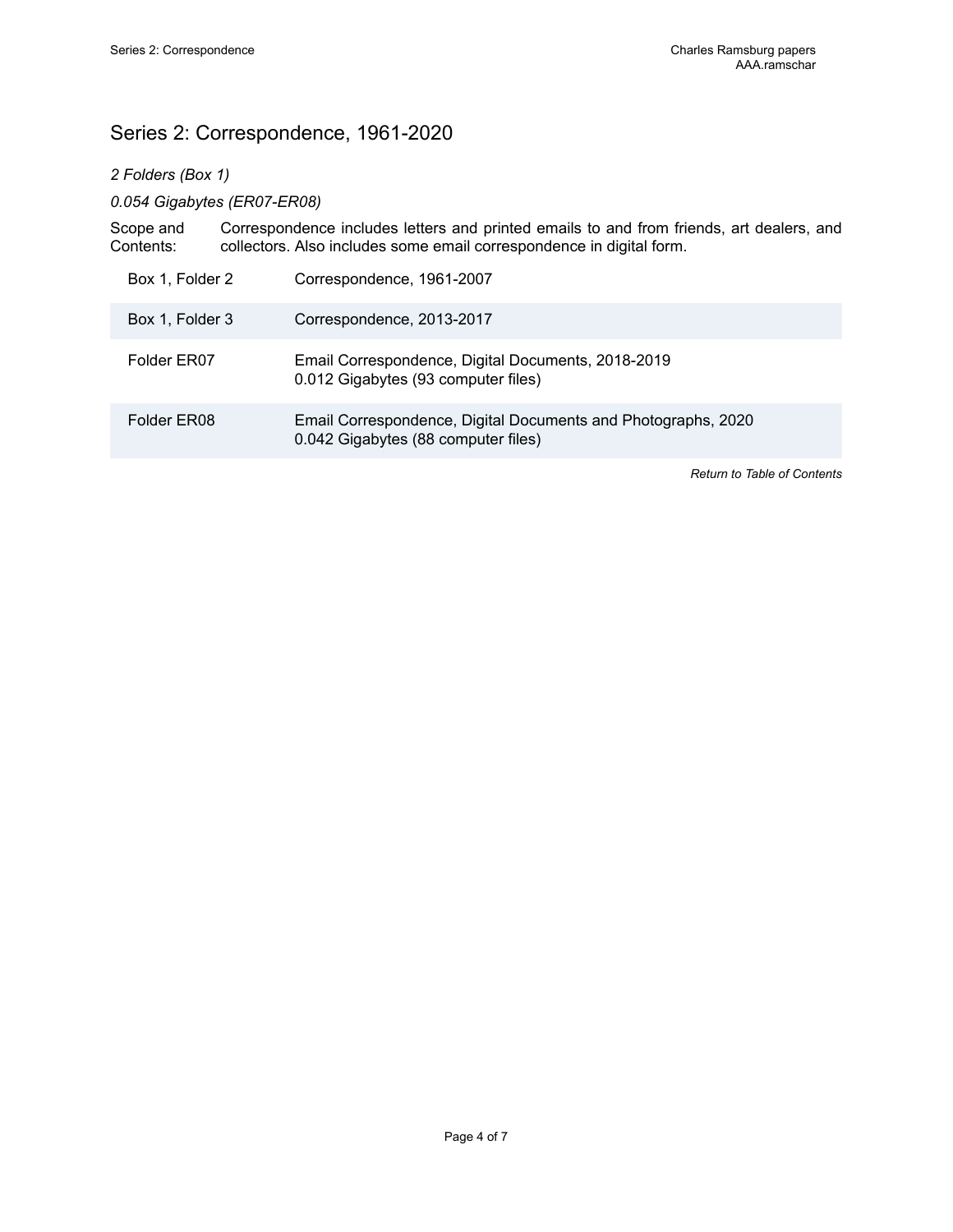# <span id="page-6-0"></span>Series 3: Exhibition Files, 1989-2005

#### *0.3 Linear feet (Box 1)*

*3.86 Gigabytes (ER01)*

Scope and Contents: Exhibition files contain price lists, consignment agreements, correspondence, sales records, resumes, announcements, clippings, and one digital video recording documenting the exhibition at Chaos Gallery in Serbia. Dialogue in the video recording is in Serbian.

| Box 1, Folder 5 | Allene Lapides Gallery, 1989-1990                                                |
|-----------------|----------------------------------------------------------------------------------|
| Box 1, Folder 6 | Horwitch LewAllen Gallery, 1993-1996                                             |
| Box 1, Folder 7 | Budapesti Töréneti Múzeum, 1995-1996                                             |
| Box 1, Folder 8 | Chaos Gallery, 2001-2005<br>Notes:<br>Includes born-digital file, see ER01       |
| Folder ER01     | Chaos Gallery, Digital Video Recording, 2005<br>3.86 Gigabytes (1 computer file) |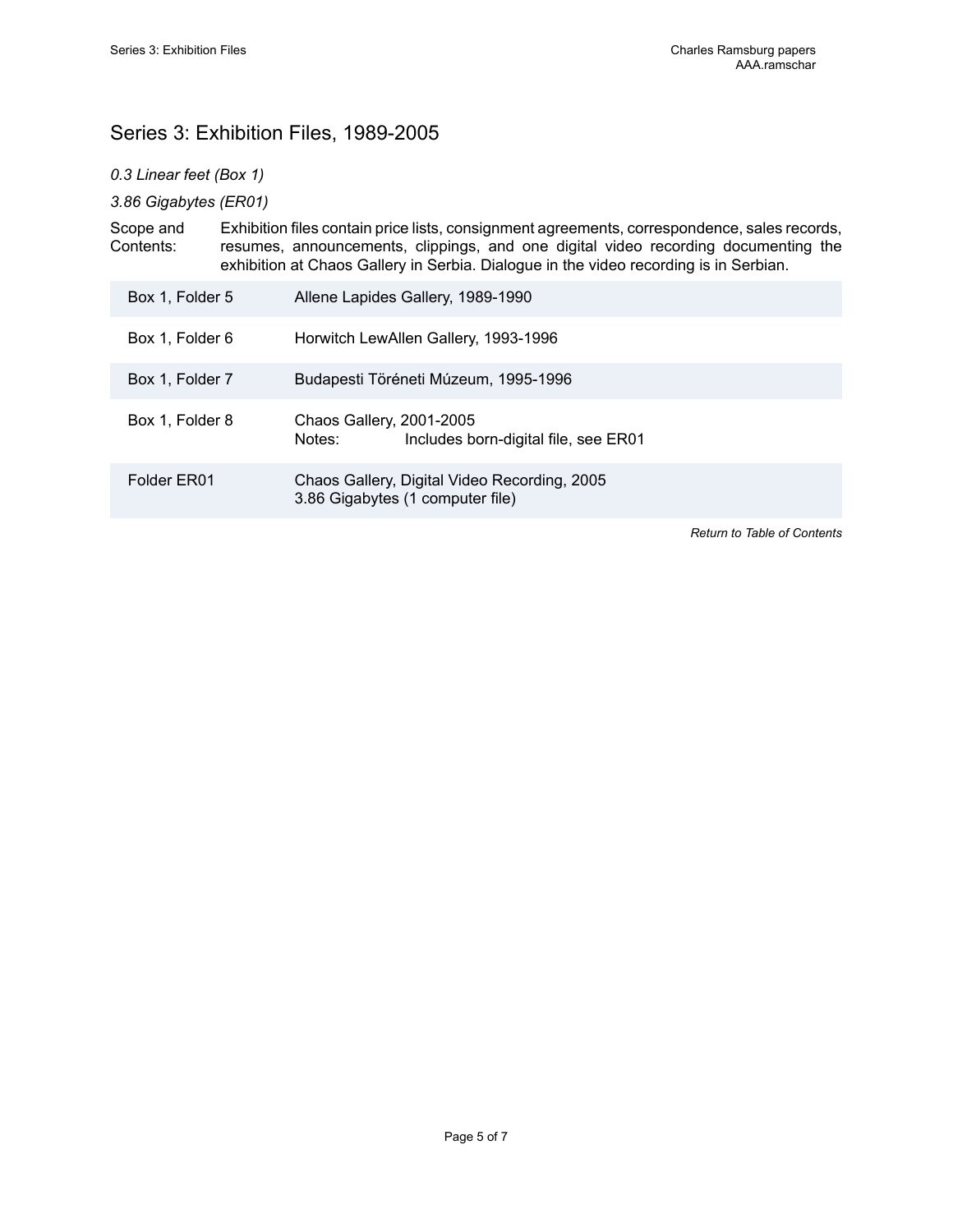# <span id="page-7-0"></span>Series 4: Printed Material, circa 1980-2018

#### *0.2 Linear feet (Box 2)*

Scope and Contents: Printed material includes exhibition announcements and catalogs, clippings of reviews of Ramsburg's work, and four self-published books of artwork.

| Box 2, Folder 1 | Announcements, circa 1980-2018  |
|-----------------|---------------------------------|
| Box 2, Folder 2 | Catalogs, circa 1980-2015       |
| Box 2, Folder 3 | Clippings, circa 1985-2005      |
| Box 2, Folder 4 | Self-published Books, 2010-2013 |